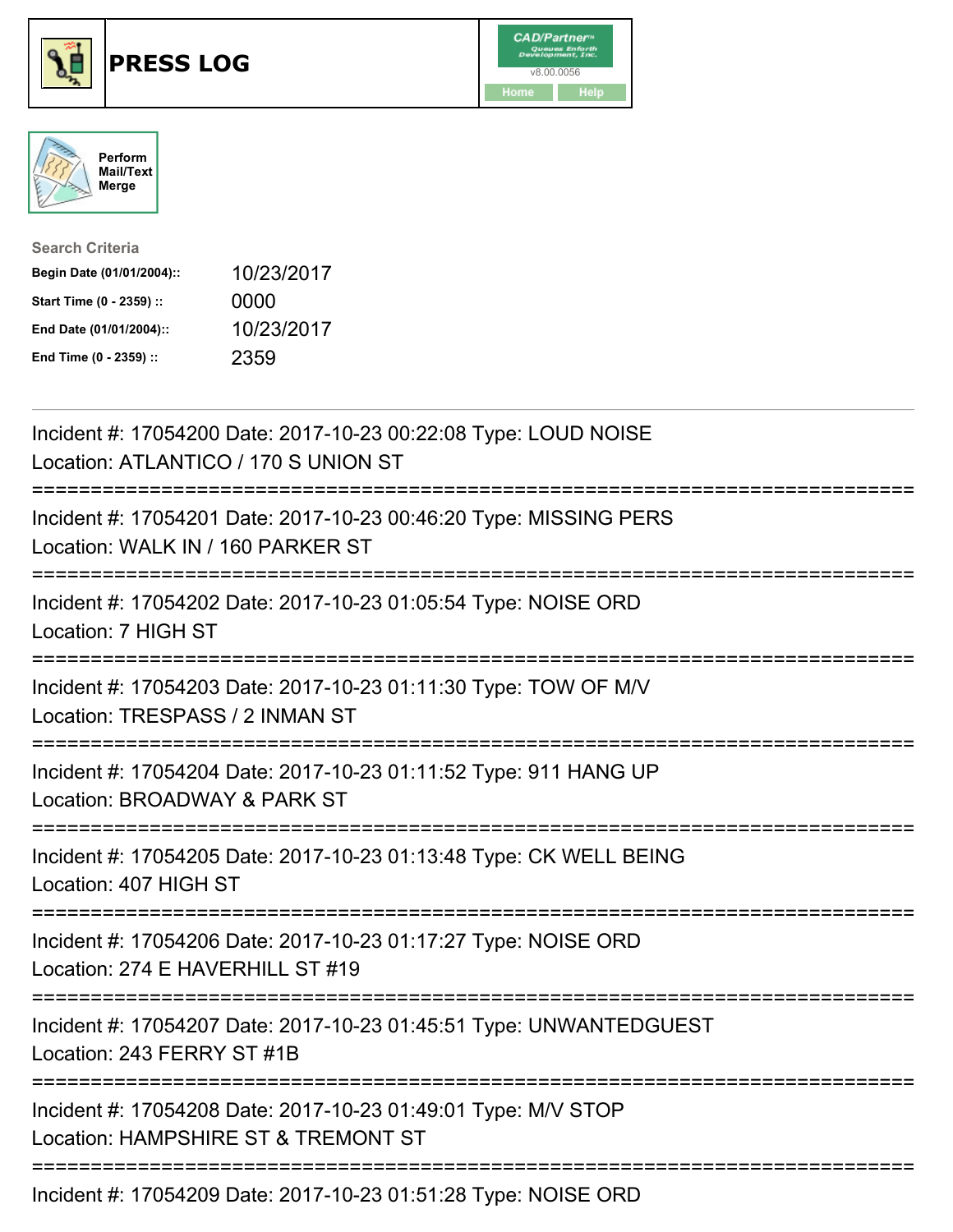| Location: HAFFNER'S GAS STATION / 69 PARKER ST                                                             |
|------------------------------------------------------------------------------------------------------------|
| Incident #: 17054210 Date: 2017-10-23 01:53:03 Type: NOISE ORD<br><b>Location: 7 TRENTON ST</b>            |
| Incident #: 17054211 Date: 2017-10-23 02:04:46 Type: M/V STOP<br><b>Location: 7 TRENTON ST</b>             |
| Incident #: 17054212 Date: 2017-10-23 02:09:26 Type: M/V STOP<br>Location: BIG N' BEEFY / 415 BROADWAY     |
| Incident #: 17054213 Date: 2017-10-23 02:16:30 Type: HIT & RUN M/V<br>Location: 48 CENTRE ST               |
| Incident #: 17054214 Date: 2017-10-23 02:24:26 Type: GUN CALL<br>Location: 177 EXCHANGE ST                 |
| Incident #: 17054216 Date: 2017-10-23 02:30:15 Type: HIT & RUN M/V<br>Location: LEXINGTON ST & PARK ST     |
| Incident #: 17054215 Date: 2017-10-23 02:32:26 Type: DISTURBANCE<br>Location: 372 LOWELL ST                |
| Incident #: 17054217 Date: 2017-10-23 02:44:20 Type: NOISE ORD<br>Location: 376 LOWELL ST                  |
| Incident #: 17054218 Date: 2017-10-23 02:46:39 Type: NOISE ORD<br><b>Location: 7 TRENTON ST</b>            |
| Incident #: 17054219 Date: 2017-10-23 02:49:10 Type: NOISE ORD<br>Location: 209A HIGH ST                   |
| Incident #: 17054220 Date: 2017-10-23 02:52:51 Type: M/V STOP<br>Location: LOWELL ST & MARGIN ST           |
| Incident #: 17054221 Date: 2017-10-23 02:56:26 Type: M/V STOP<br>Location: 141 WINTHROP AV                 |
| Incident #: 17054222 Date: 2017-10-23 03:01:35 Type: M/V STOP<br>Location: TOW / MT VERNON ST & S BROADWAY |
| Incident #: 17054223 Date: 2017-10-23 03:02:46 Type: MEDIC SUPPORT                                         |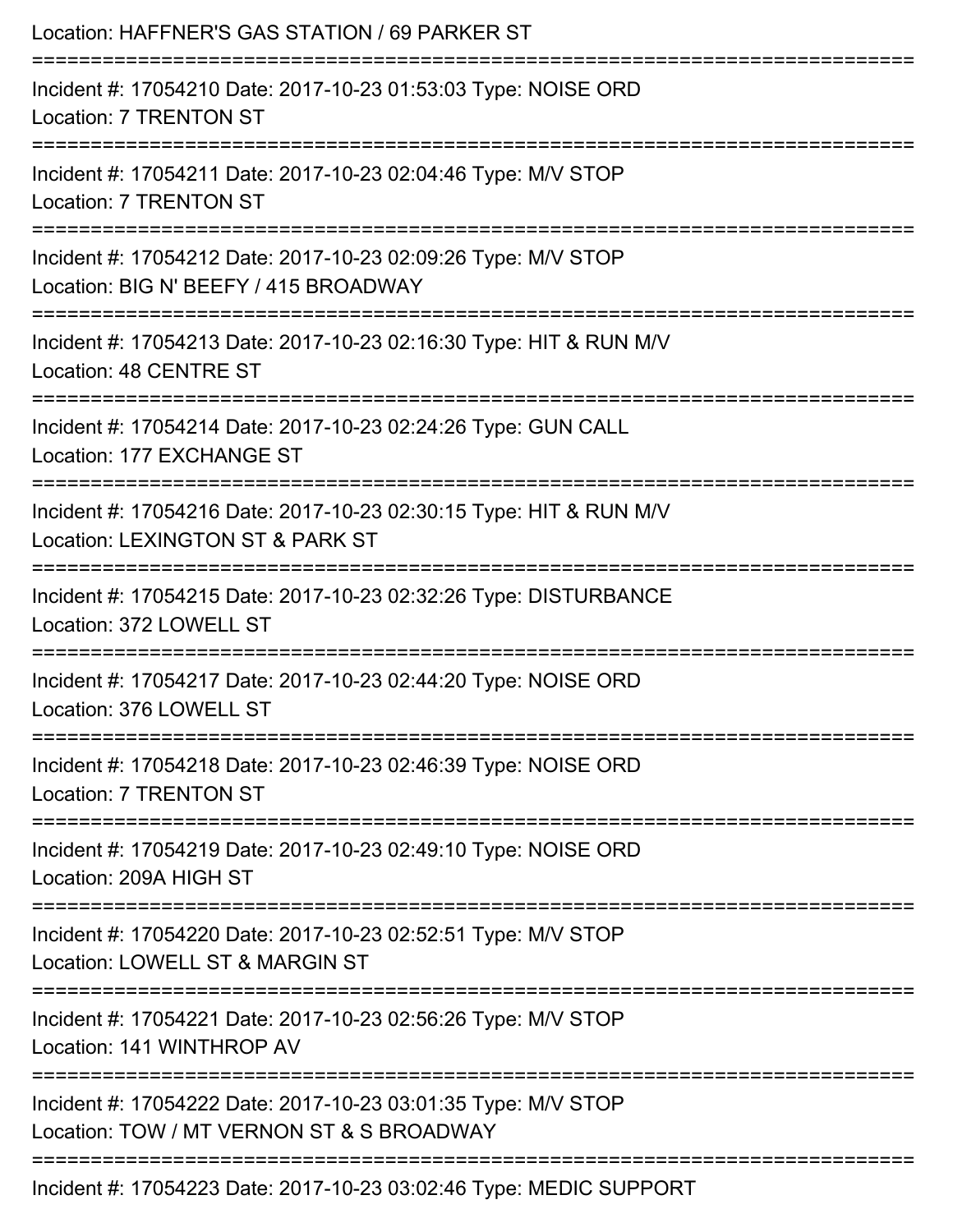| Incident #: 17054224 Date: 2017-10-23 03:49:45 Type: ALARM/BURG<br>Location: SUPERIOR CLEANERS / 37 ESSEX ST     |
|------------------------------------------------------------------------------------------------------------------|
| Incident #: 17054225 Date: 2017-10-23 04:51:00 Type: ALARM/BURG<br>Location: RESD; ROBERT GANGE / 181 FERRY ST   |
| Incident #: 17054226 Date: 2017-10-23 04:59:31 Type: DISTURBANCE<br><b>Location: 210 MERRIMACK</b>               |
| Incident #: 17054227 Date: 2017-10-23 05:22:47 Type: MISSING PERS<br>Location: 158 BERKELEY ST                   |
| Incident #: 17054228 Date: 2017-10-23 05:39:23 Type: M/V STOP<br>Location: JAMAICA ST & S UNION ST               |
| Incident #: 17054229 Date: 2017-10-23 06:05:04 Type: M/V STOP<br>Location: BROADWAY & COMMON ST                  |
| Incident #: 17054230 Date: 2017-10-23 06:08:05 Type: AUTO ACC/PI<br>Location: TOW / 610 S UNION ST               |
| Incident #: 17054231 Date: 2017-10-23 07:05:04 Type: TRANSPORT<br>Location: 90 LOWELL ST                         |
| Incident #: 17054232 Date: 2017-10-23 07:18:40 Type: M/V STOP<br>Location: SHATTUCK & ROWE                       |
| Incident #: 17054233 Date: 2017-10-23 07:20:42 Type: AUTO ACC/NO PI<br>Location: TOW / 274 BROADWAY              |
| Incident #: 17054234 Date: 2017-10-23 07:24:07 Type: M/V STOP<br>Location: PARTHUM SCHOOL / 255 E HAVERHILL ST   |
| Incident #: 17054235 Date: 2017-10-23 07:26:13 Type: SEIZED PROP<br>Location: HILTON OIL CO INC / 101 S UNION ST |
| Incident #: 17054236 Date: 2017-10-23 07:50:18 Type: M/V STOP<br>Location: COMMON ST & LAWRENCE ST               |
| Incident #: 17054237 Date: 2017-10-23 07:55:26 Type: ESCORT                                                      |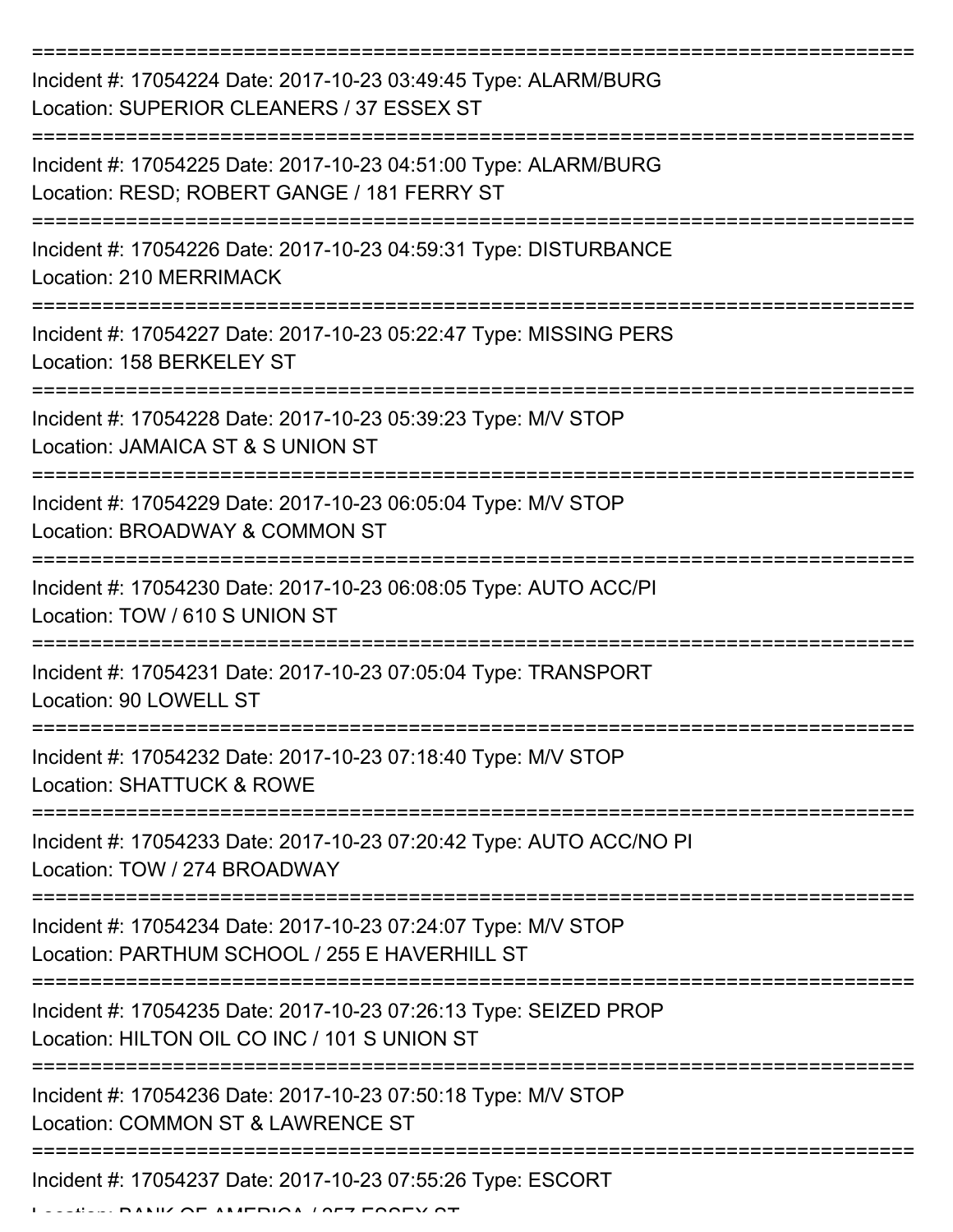| Incident #: 17054238 Date: 2017-10-23 07:56:57 Type: AUTO ACC/PI<br>Location: TOW / 143 NEWBURY ST                    |
|-----------------------------------------------------------------------------------------------------------------------|
| Incident #: 17054239 Date: 2017-10-23 08:06:08 Type: AUTO ACC/NO PI<br>Location: GULF STATION / 325 WINTHROP AV       |
| Incident #: 17054241 Date: 2017-10-23 08:55:34 Type: MISC<br>Location: 90 LOWELL ST                                   |
| Incident #: 17054240 Date: 2017-10-23 08:57:15 Type: INVEST CONT<br>Location: TARBOX SCHOOL / 59 ALDER ST             |
| Incident #: 17054242 Date: 2017-10-23 08:57:46 Type: LARCENY/PAST<br>Location: 300 CANAL ST                           |
| Incident #: 17054243 Date: 2017-10-23 09:10:33 Type: ALARM/BURG<br>Location: RESD; YOMARY INOA / 91 SUNSET AV #1 FL 1 |
| Incident #: 17054244 Date: 2017-10-23 09:20:53 Type: LOST PROPERTY<br>Location: 193 MAPLE ST                          |
| Incident #: 17054245 Date: 2017-10-23 09:38:31 Type: GENERAL SERV<br>Location: 58 LAWRENCE ST                         |
| Incident #: 17054246 Date: 2017-10-23 09:53:48 Type: TOW OF M/V<br>Location: 3863181 / 189 ABBOTT ST                  |
| Incident #: 17054247 Date: 2017-10-23 09:56:21 Type: DISTURBANCE<br>Location: 186 ARLINGTON ST                        |
| Incident #: 17054248 Date: 2017-10-23 09:56:54 Type: PARK & WALK<br>Location: BRADFORD ST & BROADWAY                  |
| Incident #: 17054249 Date: 2017-10-23 10:00:54 Type: PARK & WALK<br>Location: BRADFORD ST & BROADWAY                  |
| Incident #: 17054250 Date: 2017-10-23 10:03:17 Type: AUTO ACC/UNK PI<br>Location: MT VERNON ST & S BROADWAY           |
| Incident #: 17054251 Date: 2017-10-23 10:05:00 Type: SUS PERS/MV                                                      |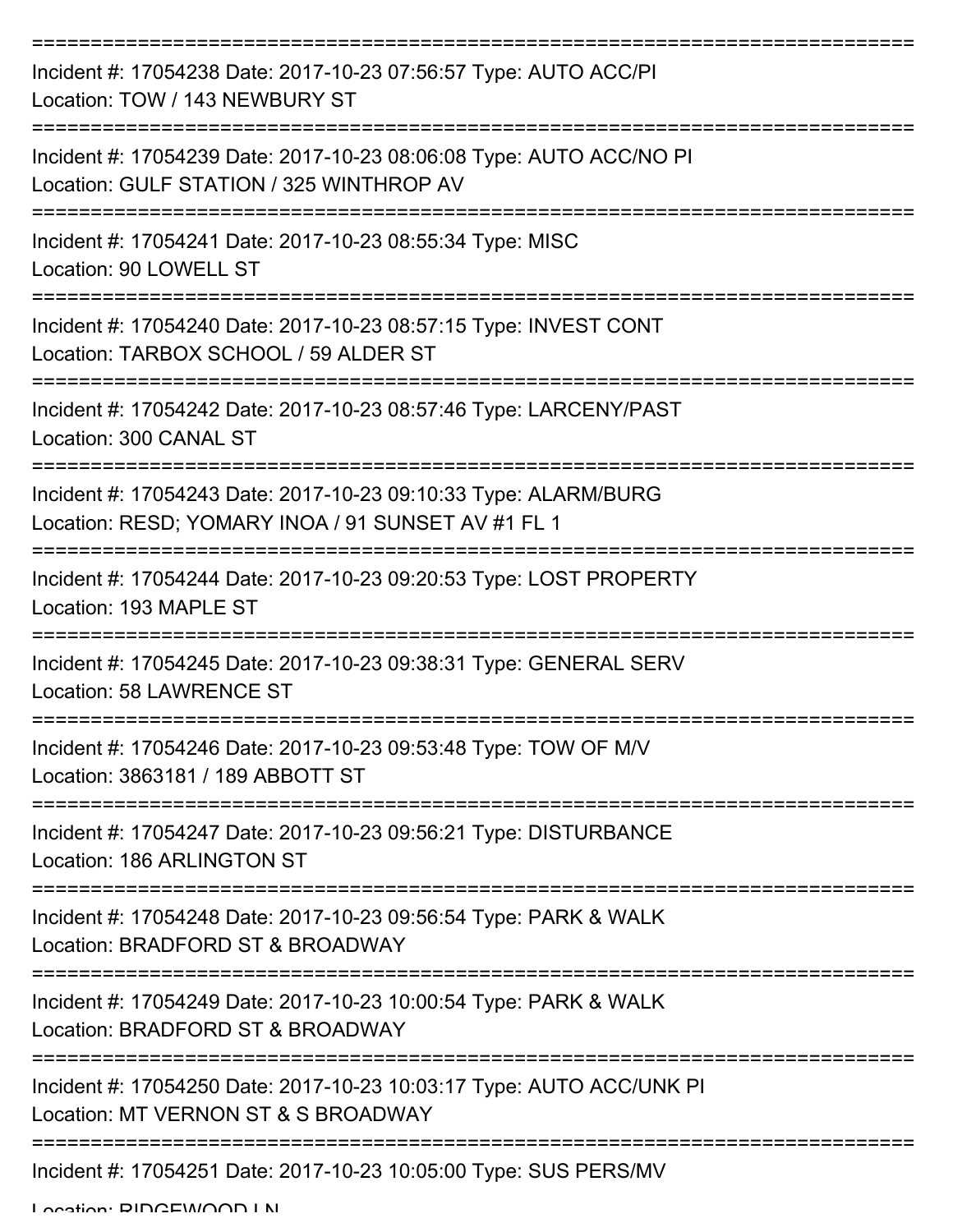| Incident #: 17054252 Date: 2017-10-23 10:08:49 Type: M/V STOP<br>Location: 100 AMESBURY ST<br>--------------------- |
|---------------------------------------------------------------------------------------------------------------------|
| Incident #: 17054253 Date: 2017-10-23 10:11:03 Type: SEX OFFENDER<br>Location: 11 LAWRENCE ST                       |
| Incident #: 17054254 Date: 2017-10-23 10:24:54 Type: M/V STOP<br>Location: 265 ESSEX ST                             |
| Incident #: 17054255 Date: 2017-10-23 10:28:01 Type: A&B PAST<br>Location: 11 TENNEY ST<br>-----------------        |
| Incident #: 17054256 Date: 2017-10-23 10:36:47 Type: M/V STOP<br>Location: 52 MEDFORD ST                            |
| Incident #: 17054257 Date: 2017-10-23 10:37:24 Type: MEDIC SUPPORT<br>Location: CLASS INC / 1 PARKER ST             |
| Incident #: 17054258 Date: 2017-10-23 10:39:54 Type: M/V STOP<br>Location: BEACON ST & MT VERNON ST                 |
| Incident #: 17054260 Date: 2017-10-23 10:47:59 Type: SEX OFFENDER<br>Location: 60 HAMPSHIRE ST #2                   |
| Incident #: 17054259 Date: 2017-10-23 10:48:22 Type: TOW OF M/V<br>Location: 486 ANDOVER ST                         |
| Incident #: 17054261 Date: 2017-10-23 10:50:29 Type: M/V STOP<br>Location: 100 HAMPSHIRE ST                         |
| Incident #: 17054262 Date: 2017-10-23 10:59:38 Type: M/V STOP<br>Location: S UNION ST                               |
| Incident #: 17054263 Date: 2017-10-23 11:01:37 Type: M/V STOP<br>Location: HAMPSHIRE ST & VALLEY ST                 |
| Incident #: 17054264 Date: 2017-10-23 11:04:08 Type: PARK & WALK<br>Location: BRADFORD ST & BROADWAY                |
| Incident #: 17054265 Date: 2017-10-23 11:07:00 Type: TOW OF M/V                                                     |

Location: ANDOVER ST & BEACON AV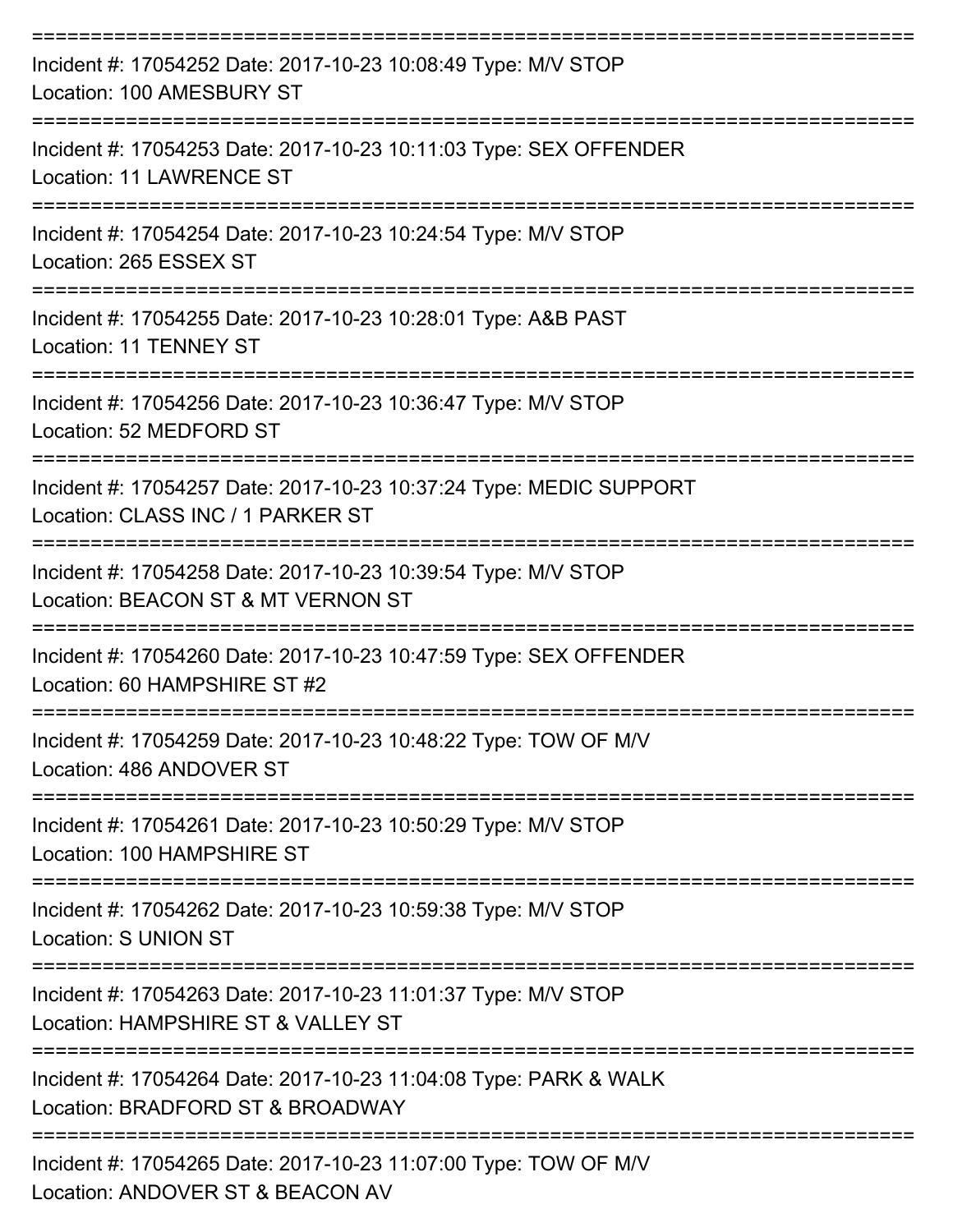| Incident #: 17054266 Date: 2017-10-23 11:18:36 Type: A&B D/W PAST<br>Location: LIBERTY TAXI / 264 LOWELL ST                                  |
|----------------------------------------------------------------------------------------------------------------------------------------------|
| :======================<br>Incident #: 17054267 Date: 2017-10-23 11:34:47 Type: M/V STOP<br>Location: 1 PARKER ST                            |
| Incident #: 17054268 Date: 2017-10-23 11:35:43 Type: DOMESTIC/PROG<br>Location: 11 DAISY ST #D FL 3                                          |
| ================================<br>Incident #: 17054269 Date: 2017-10-23 11:36:39 Type: AUTO ACC/NO PI<br>Location: ESSEX ST & LANSDOWNE CT |
| Incident #: 17054270 Date: 2017-10-23 11:38:55 Type: M/V STOP<br>Location: PARKER ST & SPRINGFIELD ST                                        |
| =================<br>Incident #: 17054271 Date: 2017-10-23 11:48:55 Type: ALARM/BURG<br>Location: COURTHOUSE / 2 APPLETON ST                 |
| Incident #: 17054272 Date: 2017-10-23 11:59:43 Type: THREATS<br>Location: 51 ESSEX ST #6                                                     |
| Incident #: 17054273 Date: 2017-10-23 12:02:57 Type: INVESTIGATION<br><b>Location: 354 MERRIMACK ST</b>                                      |
| Incident #: 17054274 Date: 2017-10-23 12:03:23 Type: DRUG EVIDENCE<br>Location: 70 N PARISH RD                                               |
| Incident #: 17054275 Date: 2017-10-23 12:17:41 Type: 209A/SERVE<br>Location: 27 KENDALL ST #2R                                               |
| Incident #: 17054276 Date: 2017-10-23 12:22:41 Type: PARK & WALK<br>Location: BRADFORD ST & BROADWAY                                         |
| Incident #: 17054277 Date: 2017-10-23 12:29:38 Type: M/V STOP<br>Location: 1 CANAL ST                                                        |
| Incident #: 17054278 Date: 2017-10-23 12:32:02 Type: LOUD NOISE<br>Location: 17 PLATT ST                                                     |
| Incident #: 17054279 Date: 2017-10-23 12:36:26 Type: 209A/SERVE<br>Location: 54 NEWBURY ST                                                   |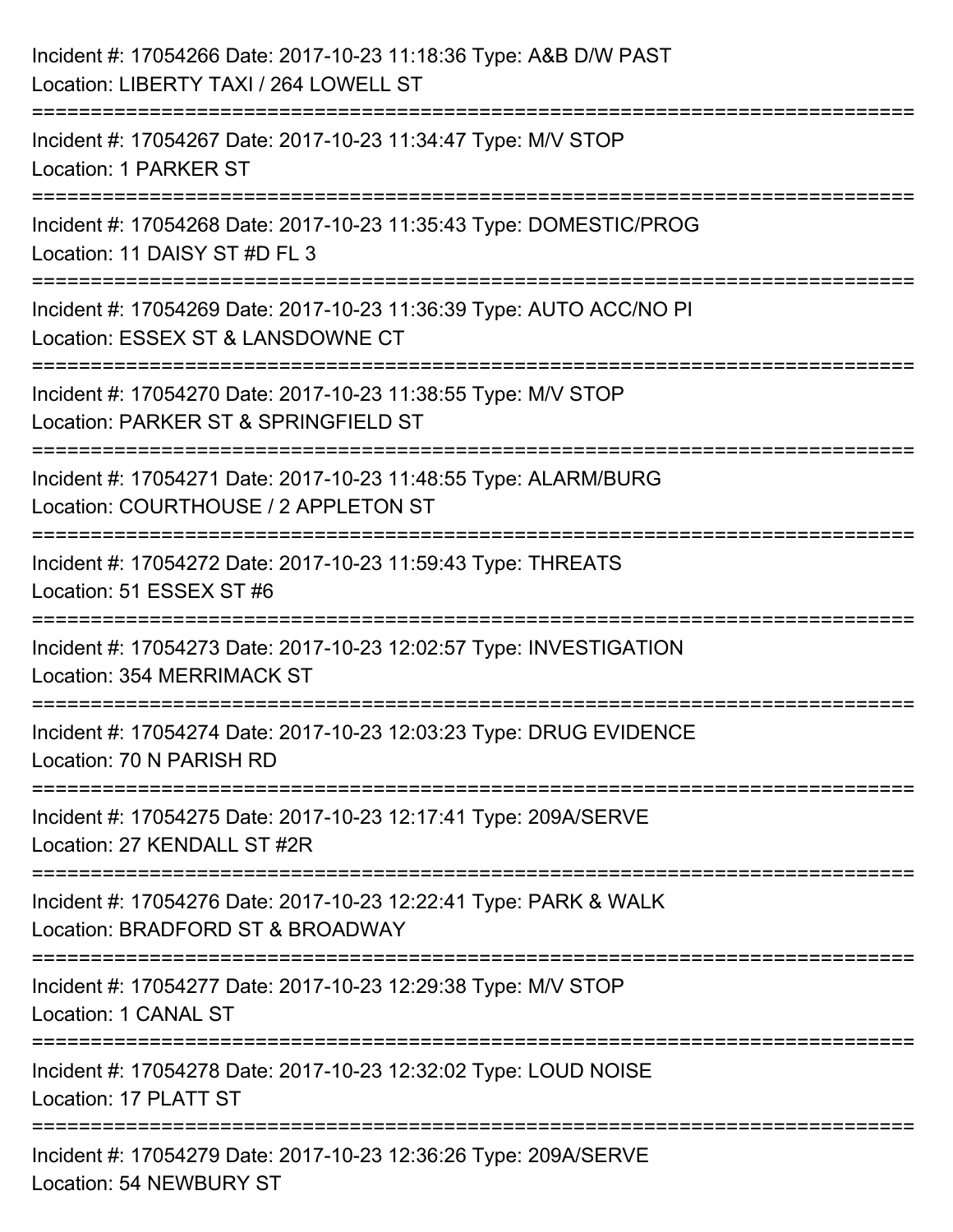| Incident #: 17054280 Date: 2017-10-23 12:42:13 Type: M/V STOP<br>Location: 117 NEWBURY ST                                          |
|------------------------------------------------------------------------------------------------------------------------------------|
| Incident #: 17054281 Date: 2017-10-23 12:47:25 Type: 209A/SERVE<br>Location: 29 MYRTLE CT #2A                                      |
| Incident #: 17054282 Date: 2017-10-23 13:02:37 Type: 209A/SERVE<br>Location: 9 GALE ST #2                                          |
| Incident #: 17054283 Date: 2017-10-23 13:04:44 Type: M/V STOP<br>Location: COMMON ST & NEWBURY ST                                  |
| Incident #: 17054284 Date: 2017-10-23 13:11:40 Type: SUS PERS/MV<br>Location: 12 CROSBY ST                                         |
| Incident #: 17054285 Date: 2017-10-23 13:23:28 Type: SHOPLIFTING<br>Location: RITE AID / 365 ESSEX ST                              |
| Incident #: 17054286 Date: 2017-10-23 13:47:43 Type: INVESTIGATION<br>Location: 257 ESSEX ST                                       |
| Incident #: 17054287 Date: 2017-10-23 13:53:50 Type: SHOTS FIRED<br><b>Location: SANBORN ST</b>                                    |
| Incident #: 17054288 Date: 2017-10-23 13:55:15 Type: M/V STOP<br>Location: FRANKLIN ST & HAVERHILL ST                              |
| Incident #: 17054289 Date: 2017-10-23 13:59:17 Type: SUS PERS/MV<br>Location: 700 ESSEX ST                                         |
| Incident #: 17054290 Date: 2017-10-23 14:03:42 Type: AUTO ACC/NO PI<br>Location: MERRIMACK ST & S UNION ST                         |
| Incident #: 17054291 Date: 2017-10-23 14:12:15 Type: AUTO ACC/NO PI<br>Location: 169 JACKSON ST<br>=============================== |
| Incident #: 17054292 Date: 2017-10-23 14:15:11 Type: B&E/PAST<br>Location: METRO AUTO SALES / 638 ESSEX ST                         |
| Incident #: 17054294 Date: 2017-10-23 14:20:26 Type: RECOV/STOL/MV<br>Location: 28 WEARE ST                                        |

===========================================================================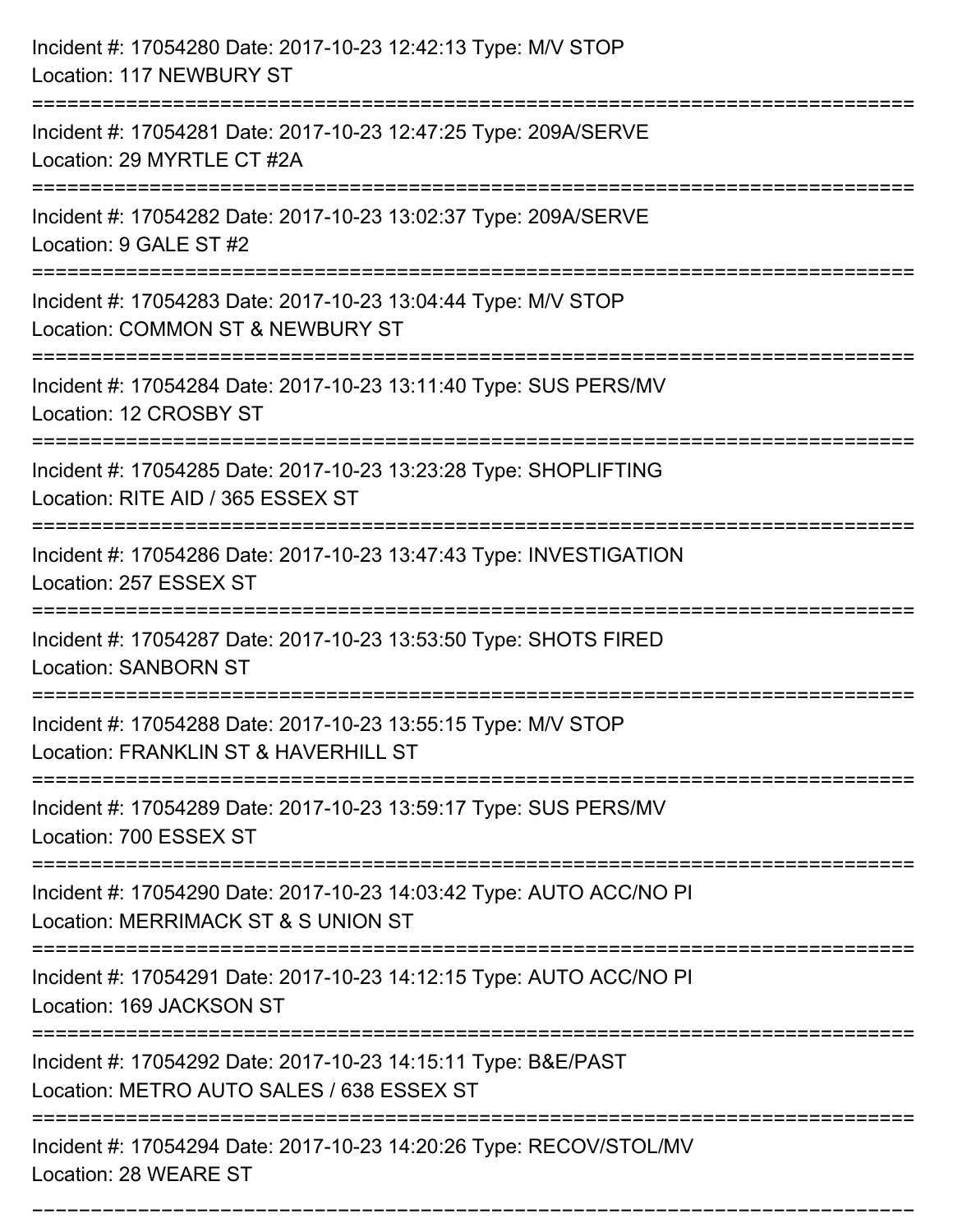| Incident #: 17054293 Date: 2017-10-23 14:21:19 Type: MV/BLOCKING<br>Location: 19 TRINITY ST                |
|------------------------------------------------------------------------------------------------------------|
| Incident #: 17054295 Date: 2017-10-23 14:22:47 Type: M/V STOP<br>Location: 6GS877 / 205 BROADWAY           |
| Incident #: 17054296 Date: 2017-10-23 14:23:50 Type: SUS PERS/MV<br>Location: SUBWAY / 360 BROADWAY        |
| Incident #: 17054297 Date: 2017-10-23 14:38:21 Type: GENERAL SERV<br>Location: 24 CEDAR ST #2              |
| Incident #: 17054299 Date: 2017-10-23 14:49:55 Type: CK WELL BEING<br>Location: 20 ATKINSON ST #1 FL 1     |
| Incident #: 17054298 Date: 2017-10-23 14:49:59 Type: CK WELL BEING<br>Location: 427 LOWELL ST              |
| Incident #: 17054300 Date: 2017-10-23 15:00:48 Type: SEARCHWARRANT<br>Location: 139 MARSTON ST             |
| Incident #: 17054301 Date: 2017-10-23 15:24:25 Type: AUTO ACC/NO PI<br>Location: 439 S UNION ST            |
| Incident #: 17054302 Date: 2017-10-23 15:29:55 Type: MEDIC SUPPORT<br>Location: 108 E PLEASANT ST FL 1STFL |
| Incident #: 17054303 Date: 2017-10-23 15:32:12 Type: SUS PERS/MV<br>Location: 92 BEACON ST                 |
| Incident #: 17054304 Date: 2017-10-23 15:39:50 Type: LOST PROPERTY<br>Location: 26 BUSWELL ST              |
| Incident #: 17054306 Date: 2017-10-23 15:42:15 Type: SUS PERS/MV<br>Location: 41-43 COOLIDGE ST            |
| Incident #: 17054305 Date: 2017-10-23 15:42:32 Type: SUS PERS/MV<br><b>Location: DEN ROCK PARK</b>         |
| Incident #: 17054307 Date: 2017-10-23 15:52:42 Type: MEDIC SUPPORT<br>Location: 138 S UNION ST #7 FL 2     |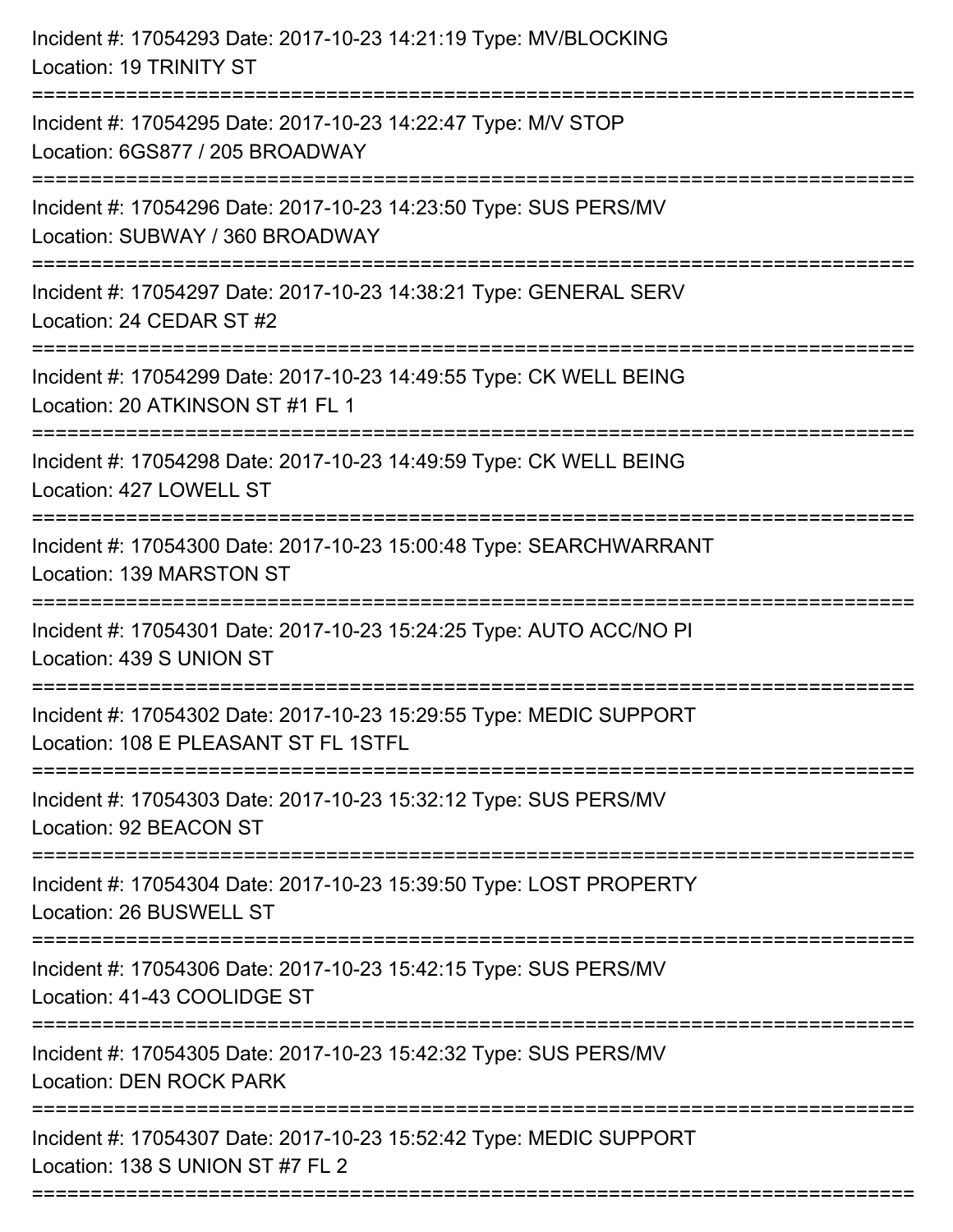Location: NEWBURY ST & ORCHARD ST

| Incident #: 17054309 Date: 2017-10-23 15:58:06 Type: SUS PERS/MV<br>Location: SANTANDER BANK / 555 BROADWAY     |
|-----------------------------------------------------------------------------------------------------------------|
| Incident #: 17054310 Date: 2017-10-23 16:02:21 Type: HIT & RUN M/V<br>Location: HANCOCK ST & SAVOIE AV          |
| Incident #: 17054311 Date: 2017-10-23 16:04:21 Type: LARCENY/PAST<br>Location: 285 LOWELL ST                    |
| Incident #: 17054312 Date: 2017-10-23 16:06:44 Type: MV/BLOCKING<br>Location: 50 HANCOCK ST                     |
| Incident #: 17054313 Date: 2017-10-23 16:07:25 Type: SUICIDE ATTEMPT<br>Location: LITTLE CEASARS / 360 BROADWAY |
| Incident #: 17054314 Date: 2017-10-23 16:22:16 Type: DISTURBANCE<br><b>Location: SARGENT AV</b>                 |
| Incident #: 17054315 Date: 2017-10-23 16:25:50 Type: SUS PERS/MV<br>Location: LAWRENCE ST & OAK ST              |
| Incident #: 17054316 Date: 2017-10-23 16:29:09 Type: UNWANTEDGUEST<br>Location: 101 S BOWDOIN ST                |
| Incident #: 17054317 Date: 2017-10-23 16:48:21 Type: SUS PERS/MV<br>Location: CORBETT RD & MT VERNON ST         |
| Incident #: 17054318 Date: 2017-10-23 16:51:19 Type: AUTO ACC/NO PI<br>Location: 404 HAVERHILL ST               |
| Incident #: 17054319 Date: 2017-10-23 16:52:34 Type: SUS PERS/MV<br>Location: 15 WILBUR ST                      |
| Incident #: 17054320 Date: 2017-10-23 16:59:09 Type: SUS PERS/MV<br><b>Location: MELVIN ST</b>                  |
| Incident #: 17054322 Date: 2017-10-23 17:00:21 Type: MV/BLOCKING<br>Location: 396 MARKET ST                     |
|                                                                                                                 |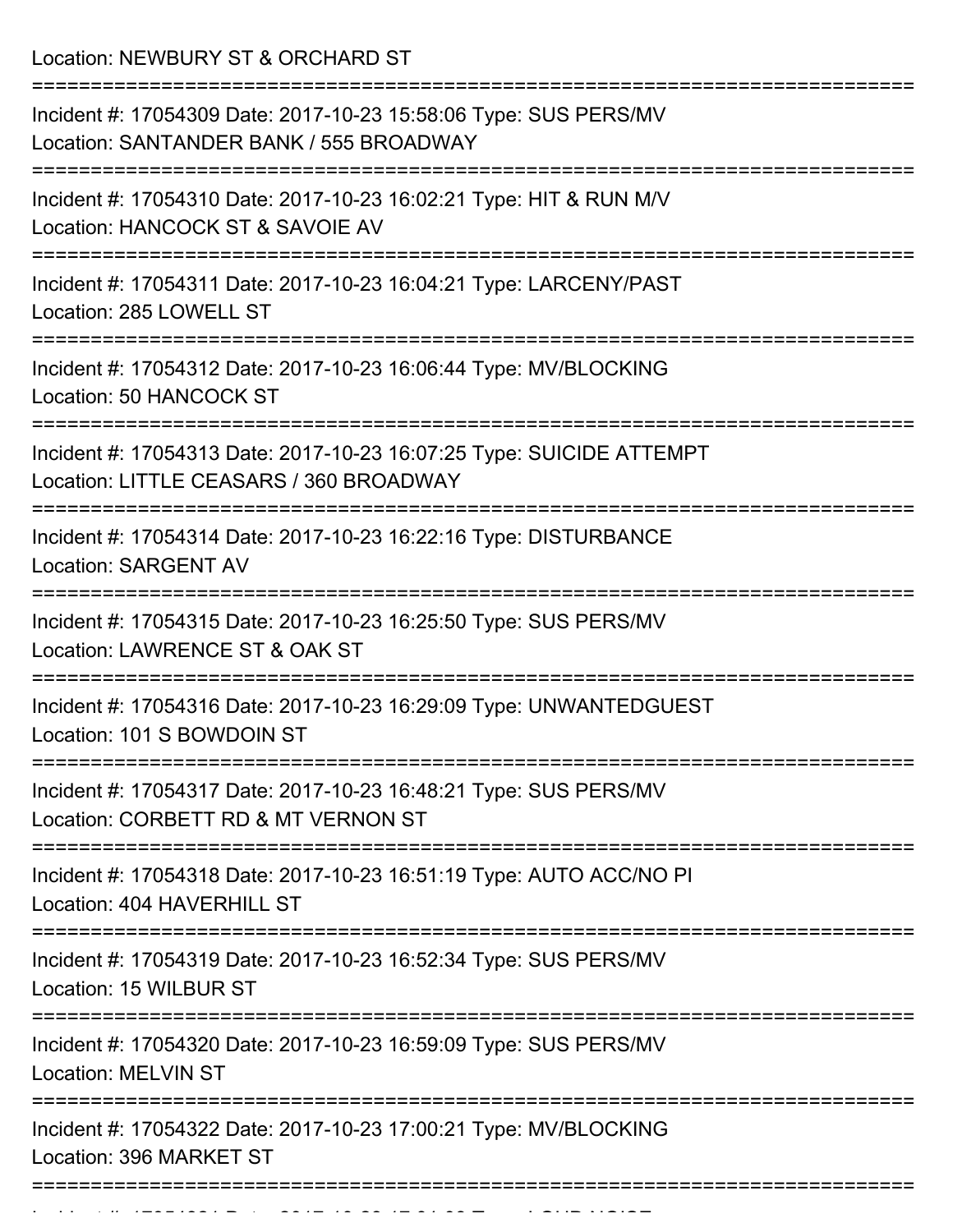Location: 218 BROADWAY =========================================================================== Incident #: 17054323 Date: 2017-10-23 17:08:33 Type: UNWANTEDGUEST Location: 19 WINTER ST =========================================================================== Incident #: 17054324 Date: 2017-10-23 17:17:04 Type: ALARM/BURG Location: SMILES DENTAL / 343 ESSEX ST =========================================================================== Incident #: 17054326 Date: 2017-10-23 17:22:41 Type: GENERAL SERV Location: 2 WINTHROP AV =========================================================================== Incident #: 17054325 Date: 2017-10-23 17:22:57 Type: M/V STOP Location: 122 S BROADWAY =========================================================================== Incident #: 17054327 Date: 2017-10-23 17:27:20 Type: CK WELL BEING Location: HOLIDAY INN EXPRESS / 224 WINTHROP AV #509 =========================================================================== Incident #: 17054328 Date: 2017-10-23 17:46:39 Type: M/V STOP Location: 700 ESSEX ST =========================================================================== Incident #: 17054329 Date: 2017-10-23 17:52:09 Type: AUTO ACC/NO PI Location: 649 ESSEX ST =========================================================================== Incident #: 17054330 Date: 2017-10-23 17:54:41 Type: WARRANT SERVE Location: 144 JACKSON ST =========================================================================== Incident #: 17054331 Date: 2017-10-23 17:56:43 Type: SUS PERS/MV Location: 107 GARDEN ST =========================================================================== Incident #: 17054332 Date: 2017-10-23 18:11:21 Type: ANIMAL COMPL

Location: 73 SALEM ST

===========================================================================

Incident #: 17054333 Date: 2017-10-23 18:40:29 Type: THREATS/PROG Location: 231 JACKSON ST FL 1

===========================================================================

Incident #: 17054335 Date: 2017-10-23 18:48:48 Type: A&B PAST

Location: WALK IN / LAWRENCE ST & OAK ST

===========================================================================

=============================

Incident #: 17054334 Date: 2017-10-23 18:56:04 Type: LARCENY/PAST Location: 175 E HAVERHILL ST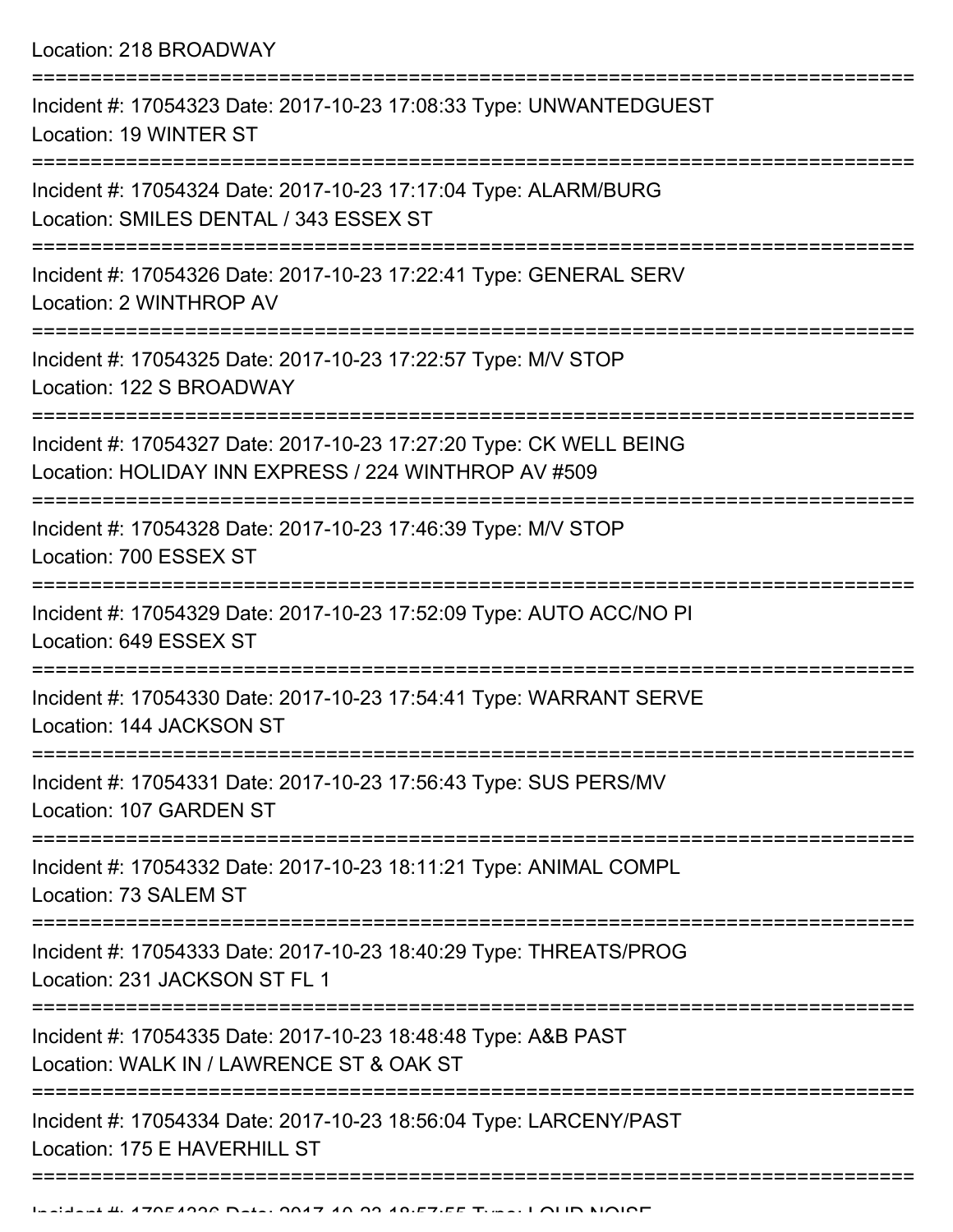| Location: 152 PROSPECT ST #3 & 4                                                                                             |
|------------------------------------------------------------------------------------------------------------------------------|
| Incident #: 17054337 Date: 2017-10-23 18:58:19 Type: A&B PROG<br>Location: 50 BROADWAY<br>;================================= |
| Incident #: 17054338 Date: 2017-10-23 19:02:00 Type: KEEP PEACE<br>Location: 200 PARKER ST #13 FL 2                          |
| Incident #: 17054339 Date: 2017-10-23 19:31:37 Type: DRUG VIO<br>Location: 73 SALEM ST FL 2                                  |
| Incident #: 17054340 Date: 2017-10-23 19:38:13 Type: LARCENY/PAST<br>Location: 479 BROADWAY                                  |
| Incident #: 17054341 Date: 2017-10-23 19:44:39 Type: B&E/PROG<br>Location: 30 SUMMER ST                                      |
| Incident #: 17054343 Date: 2017-10-23 19:46:19 Type: LARCENY/PAST<br>Location: WALK IN WALK IN / null                        |
| Incident #: 17054342 Date: 2017-10-23 19:46:57 Type: SUS PERS/MV<br><b>Location: INTERNATIONAL WY</b>                        |
| Incident #: 17054344 Date: 2017-10-23 19:48:54 Type: LARCENY/PAST<br>Location: WALK IN WALK IN / 383 HAVERHILL ST #26        |
| Incident #: 17054345 Date: 2017-10-23 19:51:39 Type: MV/BLOCKING<br>Location: 396 MARKET ST                                  |
| Incident #: 17054346 Date: 2017-10-23 20:00:04 Type: FIGHT<br>Location: 269 PARK ST                                          |
| Incident #: 17054347 Date: 2017-10-23 20:02:27 Type: FIGHT<br>Location: 49 SPRINGFIELD ST                                    |
| Incident #: 17054348 Date: 2017-10-23 20:08:31 Type: GUN CALL<br>Location: 125 SPRINGFIELD ST                                |
| Incident #: 17054349 Date: 2017-10-23 20:22:26 Type: M/V STOP<br>Location: 431 HAMPSHIRE ST                                  |
| Incident #: 17054350 Date: 2017-10-23 20:24:35 Type: AUTO ACC/NO PI                                                          |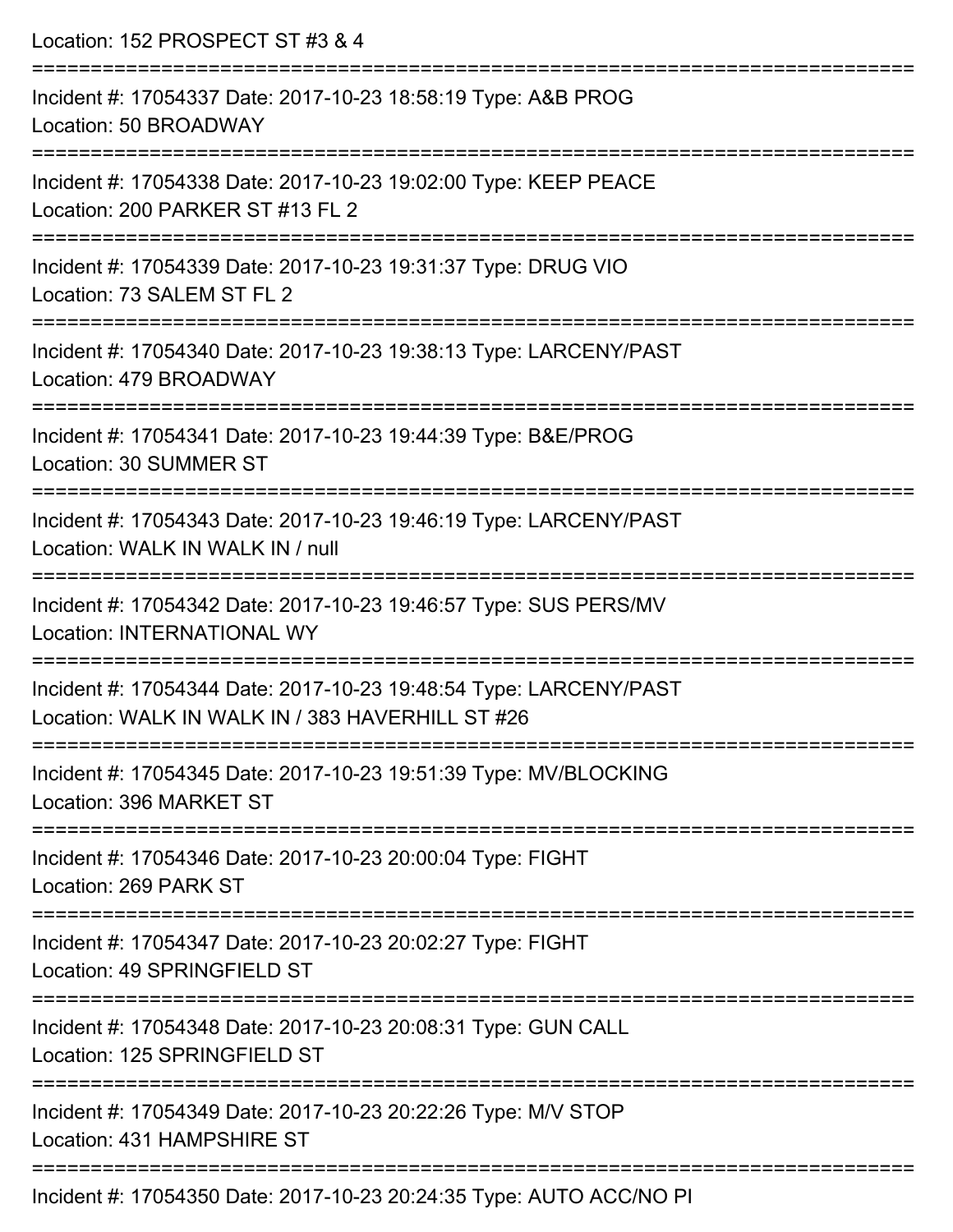| Incident #: 17054351 Date: 2017-10-23 20:30:31 Type: A&B D/W/ PROG<br>Location: FOSTER ST & SPRINGFIELD ST                  |
|-----------------------------------------------------------------------------------------------------------------------------|
| Incident #: 17054352 Date: 2017-10-23 20:42:22 Type: DISTURBANCE<br>Location: 383 HAVERHILL ST #26                          |
| Incident #: 17054354 Date: 2017-10-23 20:49:08 Type: MISSING PERS<br>Location: 249 FARNHAM ST FL 2                          |
| Incident #: 17054353 Date: 2017-10-23 20:49:25 Type: TOW OF M/V<br>Location: 2 INMAN ST                                     |
| Incident #: 17054355 Date: 2017-10-23 21:10:24 Type: LOST PROPERTY<br>Location: ARLINGTON ST & BROADWAY                     |
| Incident #: 17054356 Date: 2017-10-23 21:49:35 Type: 911 HANG UP<br>Location: 160 PARKER ST FL 1                            |
| -------------<br>Incident #: 17054357 Date: 2017-10-23 22:17:00 Type: INVESTIGATION<br>Location: ARLINGTON ST & LAWRENCE ST |
| Incident #: 17054358 Date: 2017-10-23 22:33:03 Type: HOMICIDE<br>Location: 439 S UNION ST                                   |
| Incident #: 17054359 Date: 2017-10-23 22:35:31 Type: DISTURBANCE<br>Location: 210 MERRIMACK ST                              |
| Incident #: 17054360 Date: 2017-10-23 22:42:24 Type: ALARM/BURG<br>Location: MICHAEL MORTOR SALES / 54 WINTHROP AV          |
| Incident #: 17054361 Date: 2017-10-23 22:56:34 Type: A&B PROG<br>Location: 41 BROOK ST FL 3                                 |
| Incident #: 17054362 Date: 2017-10-23 22:58:38 Type: ALARM/BURG<br>Location: LAWRENCE HIGH SCHOOL / 71-71 N PARISH RD       |
| Incident #: 17054363 Date: 2017-10-23 23:13:13 Type: B&E/MV/PROG<br>Location: 17 TYLER ST                                   |
| Incident #: 17054364 Date: 2017-10-23 23:14:23 Type: SUICIDE ATTEMPT                                                        |